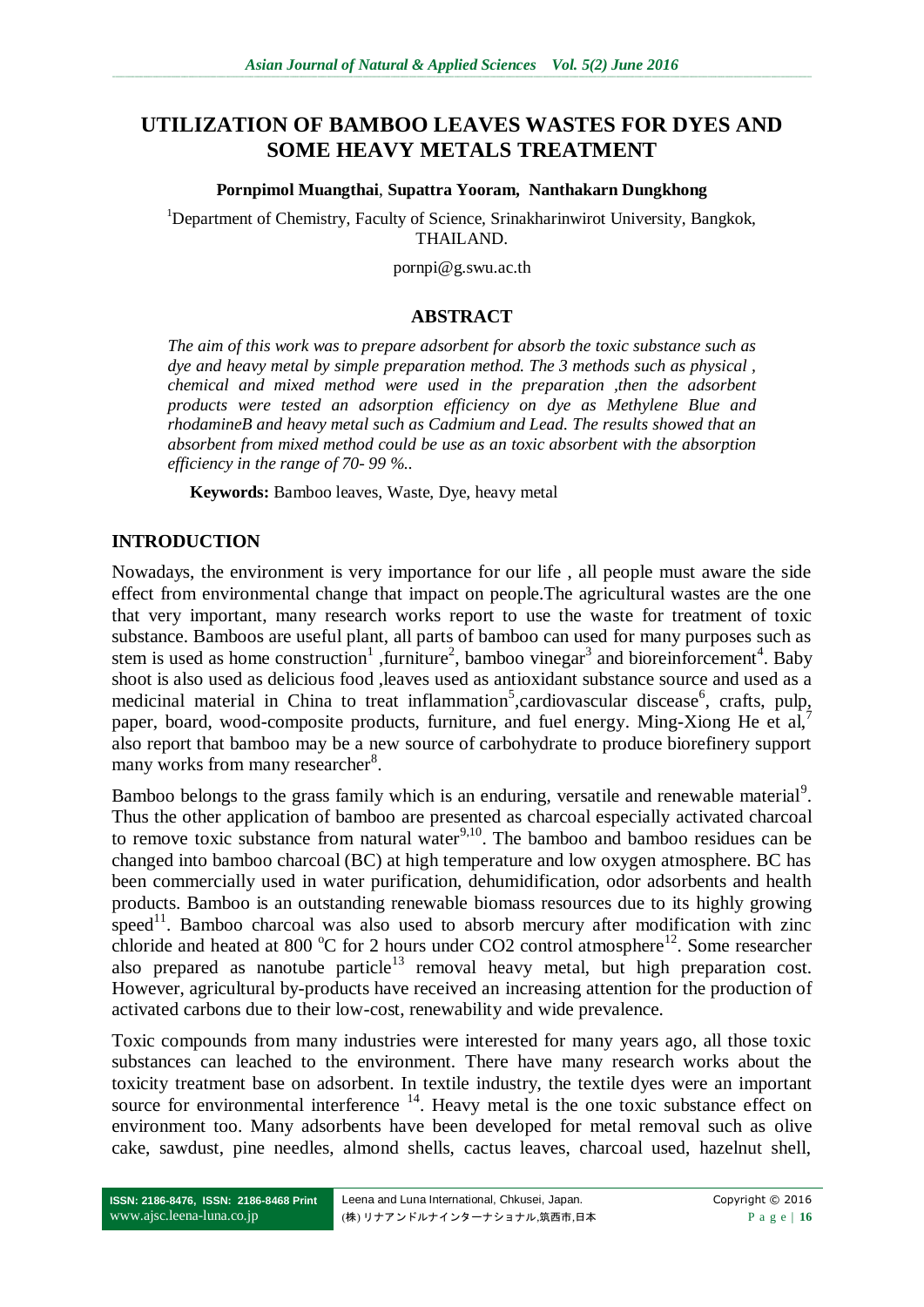coconut shell charcoal, banana peel, tamarind peel<sup>15</sup>, sugar cane<sup>16</sup>,green alga<sup>17</sup>,date palm leaflets<sup>18,19</sup> and rice husk<sup>20</sup>.

However, bamboo generates large volumes of leaf wastes, which are deposited in landfills or burned in an uncontrolled manner, with negative effects in the environment. In this work, the wastes as bamboo leaves that fallen from their stem were changed to other useful material as an adsorbent material by simple method.The bamboo leaves were modified by physical method , chemical method and mixed method. The modified bamboo structures were checked changing of functional group by Fourier Transform Infrared Spectroscopy and screening surface by Scanning Electron Microscopy.Then, all adsorbent were evaluated their absorption efficiency on dye as methylene blue and rhodamine B dye. Finally, the efficiency absorption of heavy metal such as cadmium and lead were studied too.

## **MATERIALS AND METHODS**

Fallen bamboo leaves (*Bambusa* spp.) were collected from Wangnamkhaew district, Nakornrachasrima Province. Sulfuric acid(AR grade) , nitric acid(AR grade), and acetic acid(AR grade) were purchased from BDH. Sodium hydroxide and Potassium hydroxide were purchased from Merck chemicals. Ammonium hydroxide(AR grade) was purchased from Acros. Distillate Vinegar(commercial grade) was purchased Foodland Supermarket. Methylene blue(AR grade) and rhodamine (AR grade) were purchased from Fluka. Standard cadmium and lead solution (Atomic absorption grade) were purchased from Merck chemicals.

### **Part 1: Preparation of Bamboo adsorbent samples**

The bamboo leaves were cleaned with distilled water and dried at room temperature for one hour.The bamboo leaves were separated into 3 groups for treatments as the following way:

## *Physical Method*

Treatment P 1 ; Bamboo leaves were heated at 700  $^{\circ}$ C in electric muffle furnace for 4 hours

Treatment P 2; Bamboo leaves were heated at  $600\,^{\circ}\text{C}$  in electric muffle furnace for 6 hours

The ashes were grinded in a agate mortar and pestle and sieved below 45 m.

## *Chemical Method*

Treatment C1 ; Bamboo leaves were digested with 65 % nitric acid for 24 hours and filtered

residue leaves out and dried in hot air oven at  $120^{\circ}$ C for 1 hour.

Treatment C2 ; Bamboo leaves were soaked in 99 % acetic acid and treated as C1

Treatment C3 ; Bamboo leaves were soaked in 98 % sulfuric acid and treated as C1

Treatment C4 ; Bamboo leaves were soaked in 10 % sodium hydroxide and treated as C1

Treatment C5 ; Bamboo leaves were soaked in 10 % potassium hydroxide and treated as C1

Treatment C6 ; Bamboo leaves were soaked in 10 % ammonium hydroxide and treated as C1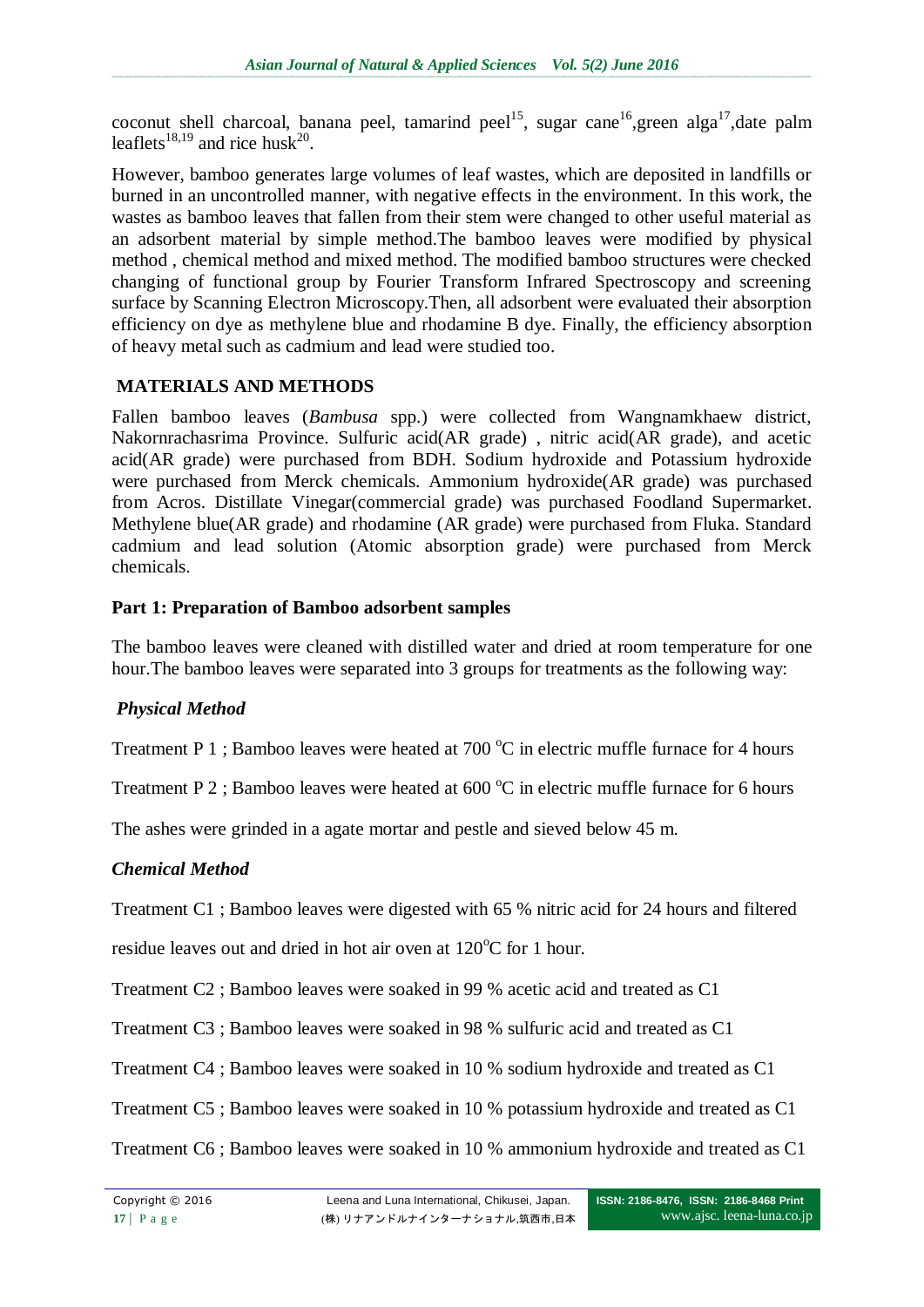Treatment C7 ; Bamboo leaves were soaked in 5 % vinegar and treated as Treatment C1

### *Mixed Method*

Treatment M1 : Bamboo leaves were soaked in 98 % sulfuric acid for 6 hours and filtered

residue leaves out and dried in electric muffle furnace at  $500^{\circ}$ C for 6 hours.

Treatment M2 : Bamboo leaves were soaked in 98 % sulfuric acid for 48 hours and filtered

residue leaves out and treated as M1

Treatment M3 : Bamboo leaves were soaked in 10% potassium hydroxide for 6 hours and

filtered residue leaves out and treated as M1

Treatment M4 : Bamboo leaves were soaked in 10% potassium hydroxide for 48 hours and

filtered residue leaves out and treated as M1

### **Part 2: Quality Testing of Bamboo ash characteristic**

### *Physical Test*

The ash products from each method were ground and weigh to estimate the yield , then they was chosen a good ashing character as particulate character and color.

#### *Functional Group Test*

The ash products were weighed 10 mg and mixed with dried potassium bromide and pour into KBr mold die and press at 15000 psi. The tablet sample was hang on the cell holder of Fourier Transform Infrared Spectrophotometer( FTIR, Perkin Elmer model L1280002)

#### *Surface Analysis*

The ash products were prepared as Platinum dope sample to put into the sample holder of Scanning Electron Microscopy (SEM )( Hitachi SU8020)

#### **Part 3: Evaluation on Absorption Efficiency**

#### *Dye Absorption Study*

The ash products were weighed 0.2xxx g and packed on 2 ml plastic syringe tube.The methylene blue dye 5 ppm was prepared and loaded on the packing syringe. The system was eluted with distilled water and filtrate was collected to measure the absorption efficiency on dye absorption. The filtrate was measured an absorbance by Ultraviolet visible spectrophotometer(Shimadzu UV 2401 PC) and calculated the concentration of methylene blue after passed on packing ash column by using the equation 1)

% Absorption = C initial – C final x 100 ……….1)

C initial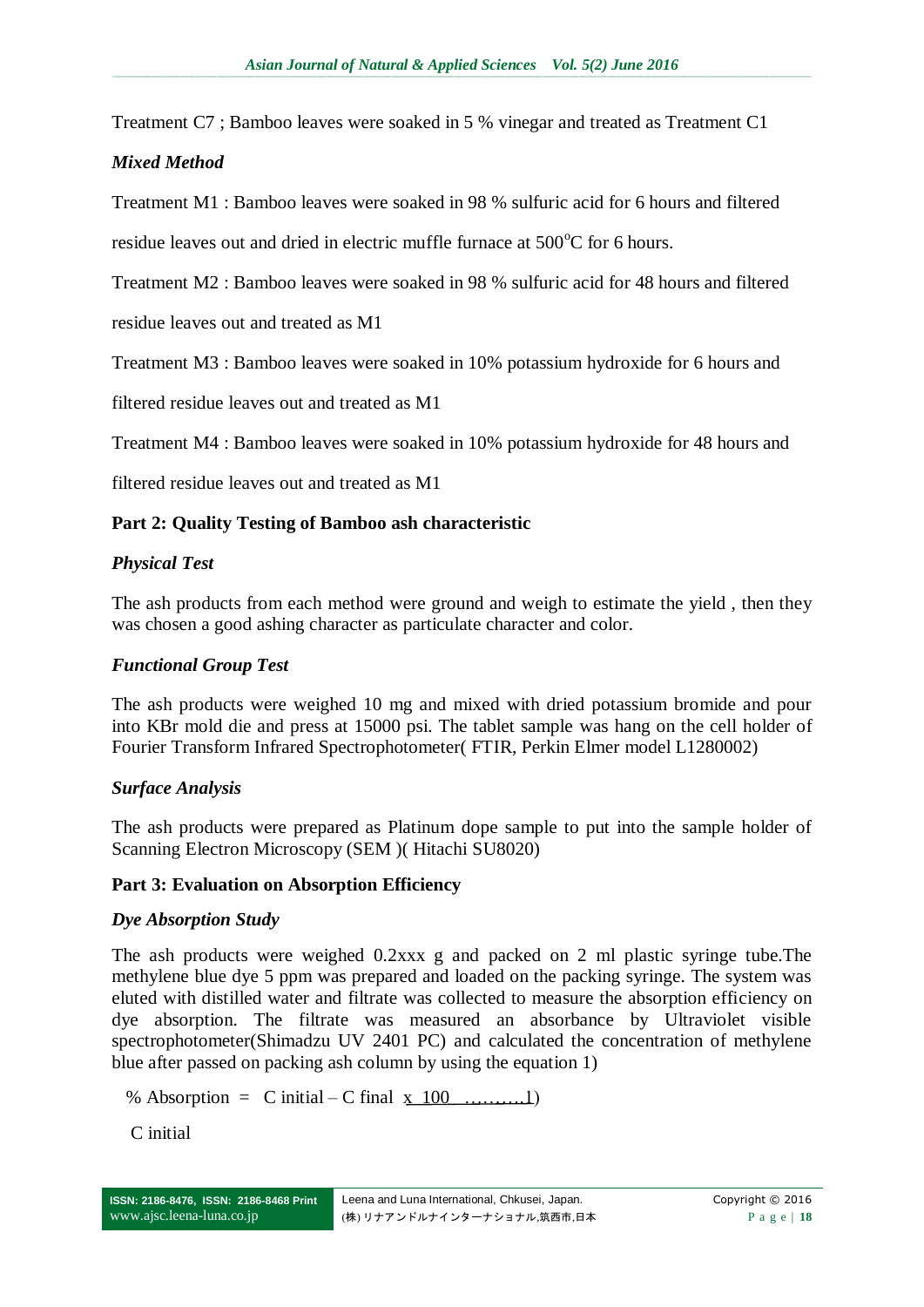The absorption on rhodamine B was treated in the same way as above and calculated the concentration of rhodamine B after passed on packing ash column by equation 1) too.

## *Heavy Metal Absorption Study*

The ash products were weighed 0.2xxx g and packed on 2 ml plastic syringe tube as in 3.1.The standard cadmium solution 5 ppm was prepared and treated as part3.1 but the absorption of cadmium was measured an absorbance by Atomic absorption spectrometer(AA perkin elmer model AAnalyst300) calculated the concentration of cadmium after passed on packing ash column by equation 1) too. Lead absorption was also studied as above.

### **Statistical Analysis**

In determinations parameters were carried out at least five replicates ,except in adsorbent preparation method the 25 replications were applied and values were averaged. For all statistics, ANOVA and Microsoft Excel were used for calculate and graph presentation in this work.

## **RESULTS AND DISCUSSION**

The ash products from each method showed the difference characteristic in products such as color , texture , surface and also gave difference products yields. An adsorbent ash products ash yields showed in table1.

| Type of method | % yields         |
|----------------|------------------|
| P <sub>1</sub> | $9.05 \pm 1.06$  |
| P <sub>2</sub> | $11.21 \pm 4.22$ |
| C <sub>1</sub> | $6.78 \pm 0.58$  |
| C <sub>2</sub> | $25.84 \pm 1.66$ |
| C3             | $23.09 \pm 2.84$ |
| C <sub>4</sub> | $77.38 \pm 5.49$ |
| C <sub>5</sub> | $75.31 \pm 5.88$ |
| C6             | $24.87 \pm 3.27$ |
| C7             | $25.66 \pm 3.25$ |
| M1             | $20.94 \pm 1.08$ |
| M <sub>2</sub> | $35.88 \pm 2.54$ |
| M <sub>3</sub> | $75.98 \pm 4.13$ |
| $\mathbf{M}4$  | $84.87 \pm 5.59$ |

**Table1. Average percentage yields of ash products from each method**.

From table1, it showed that the mixed method gave the highest yields of ash products especially in M4. It presented as  $84.87 \pm 5.59\%$  since , the system may effect on some chemical substance that used in digestion bamboo leaves.

However, the physical appearance on each product showed as in table2

| Copyright © 2016 | Leena and Luna International, Chikusei, Japan. | ISSN: 2186-8476, ISSN: 2186-8468 Print |
|------------------|------------------------------------------------|----------------------------------------|
| $19$ Page        | (株) リナアンドルナインターナショナル,筑西市,日本                    | www.ajsc. leena-luna.co.jp             |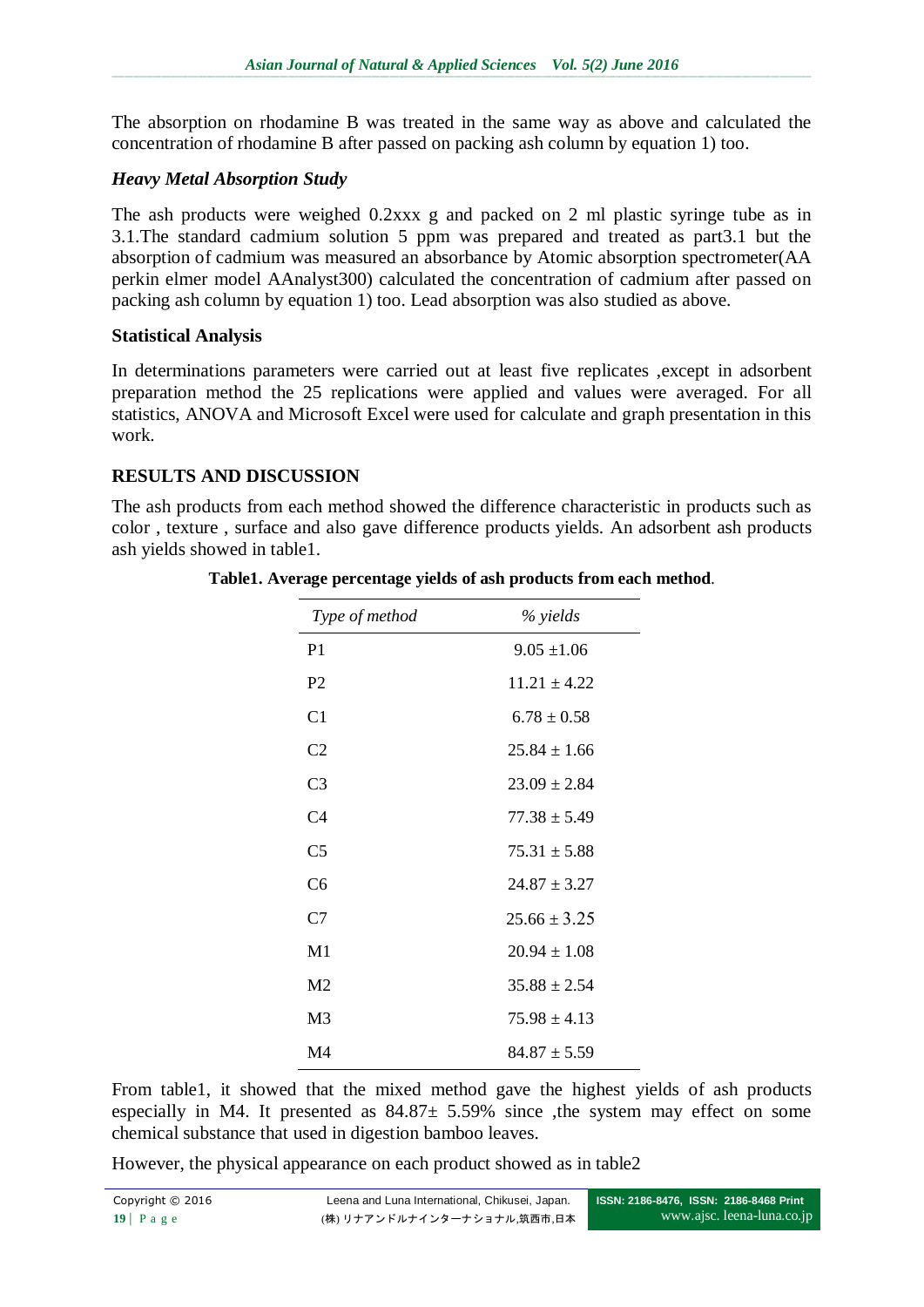| Type of        |            | Appearance         |  |
|----------------|------------|--------------------|--|
| method         | Color      | Particle character |  |
| P <sub>1</sub> | Light grey | Small, dried       |  |
| P <sub>2</sub> | grey       | Small, dried       |  |
| C <sub>1</sub> | black      | Coarse, semi-dried |  |
| C <sub>2</sub> | black      | Coarse, dried      |  |
| C <sub>3</sub> | black      | Coarse, dried      |  |
| C <sub>4</sub> | black      | Coarse, dried      |  |
| C <sub>5</sub> | black      | Coarse, dried      |  |
| C <sub>6</sub> | black      | Coarse, dried      |  |
| C7             | black      | Coarse, dried      |  |
| M1             | Grey black | Small, dried       |  |
| M2             | Grey black | Small, dried       |  |
| M <sub>3</sub> | Grey black | Small, dried       |  |
| M4             | Dark brown | Small, dried       |  |

**Table2 Physical appearance of ash products**

The appearance on ash products have difference color in shade grey to brown, depend on methodology in preparation. Ash products from physical method gave good looking character with look like true ash as light grey. However, the mixed method also gave a reasonable ash products since bamboo leaves pass on chemical substance in digestion step and further with high heating at  $500^{\circ}$ C gave good ash products as same as using physical method but it save n energy used. The mixed method that used to prepare ash products may be get a silica sol gel as referred by Kien-Woh Kow et al.<sup>24</sup> and showed a characteric like solgel status too.

All ash products were checked a functional group change after modification step by scanning FTIR spectrum and compared with FTIR spectrum of particle of standard silica gel( $SiO<sub>2</sub>$ ) figure 1.The example of the FTIR spectrum of ash products showed in figure 2 and 3.



Figure1: FTIR spectrum of standard silica gel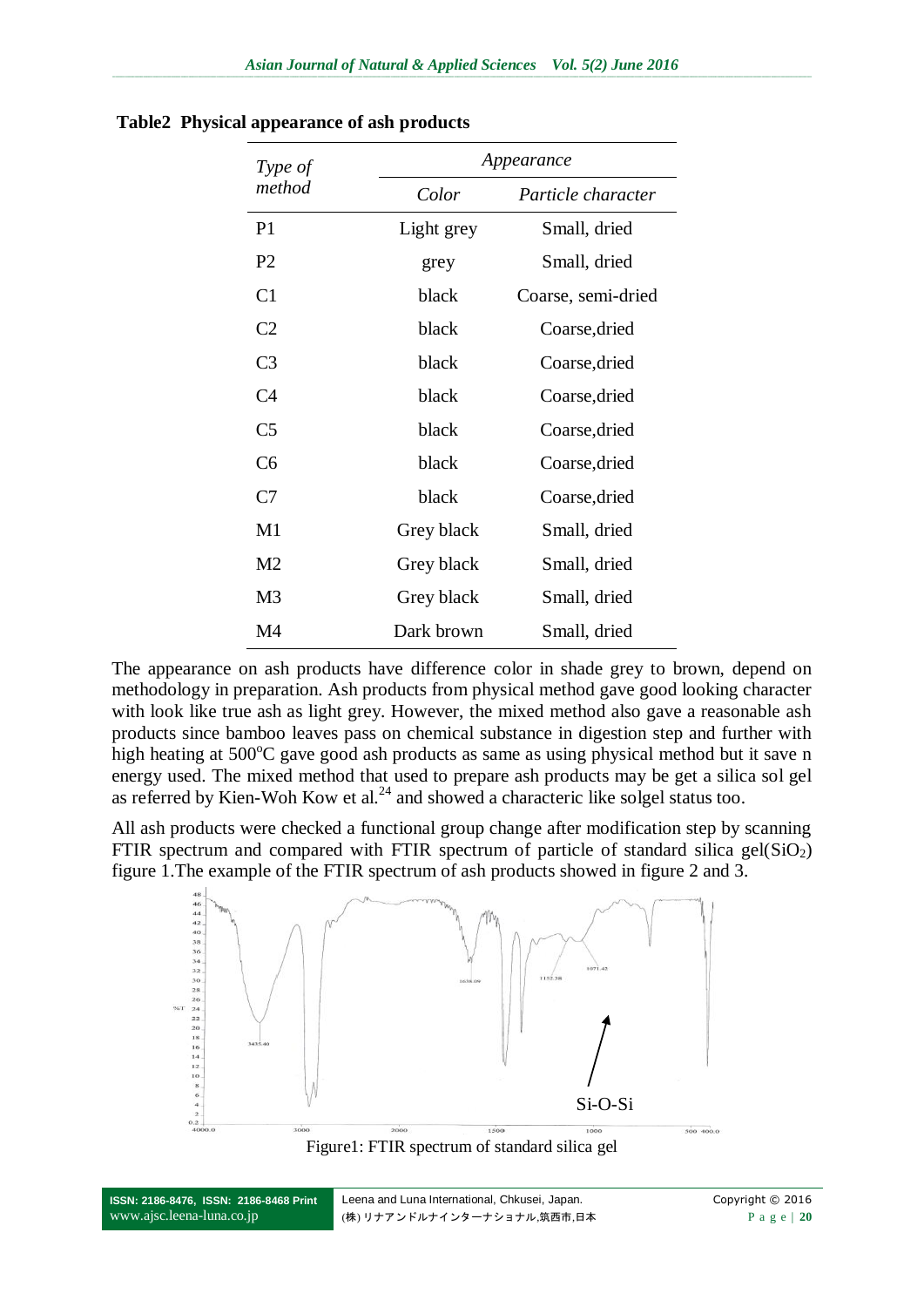

Figure 2. FTIR spectrum of ash product from P1



Figure3 FTIR spectrum of ash product from M2

In both figure2 and 3 , showed an important peak at 1100 cm-1which represented Si-O-Si peak. This mean that bamboo leaves could modified its structural and revealed silica peak from common cellulose structure in its leave which support the research result <sup>25</sup> that in bamboo leave contain silica substance in form of silica gel.

However, bamboo ash products from the experiment was selected the best look of ash and scan the SEM to monitor surface compared with normally bamboo leaves as showed in figure 4 -5.



Figure 4 SEM of normally bamboo leaves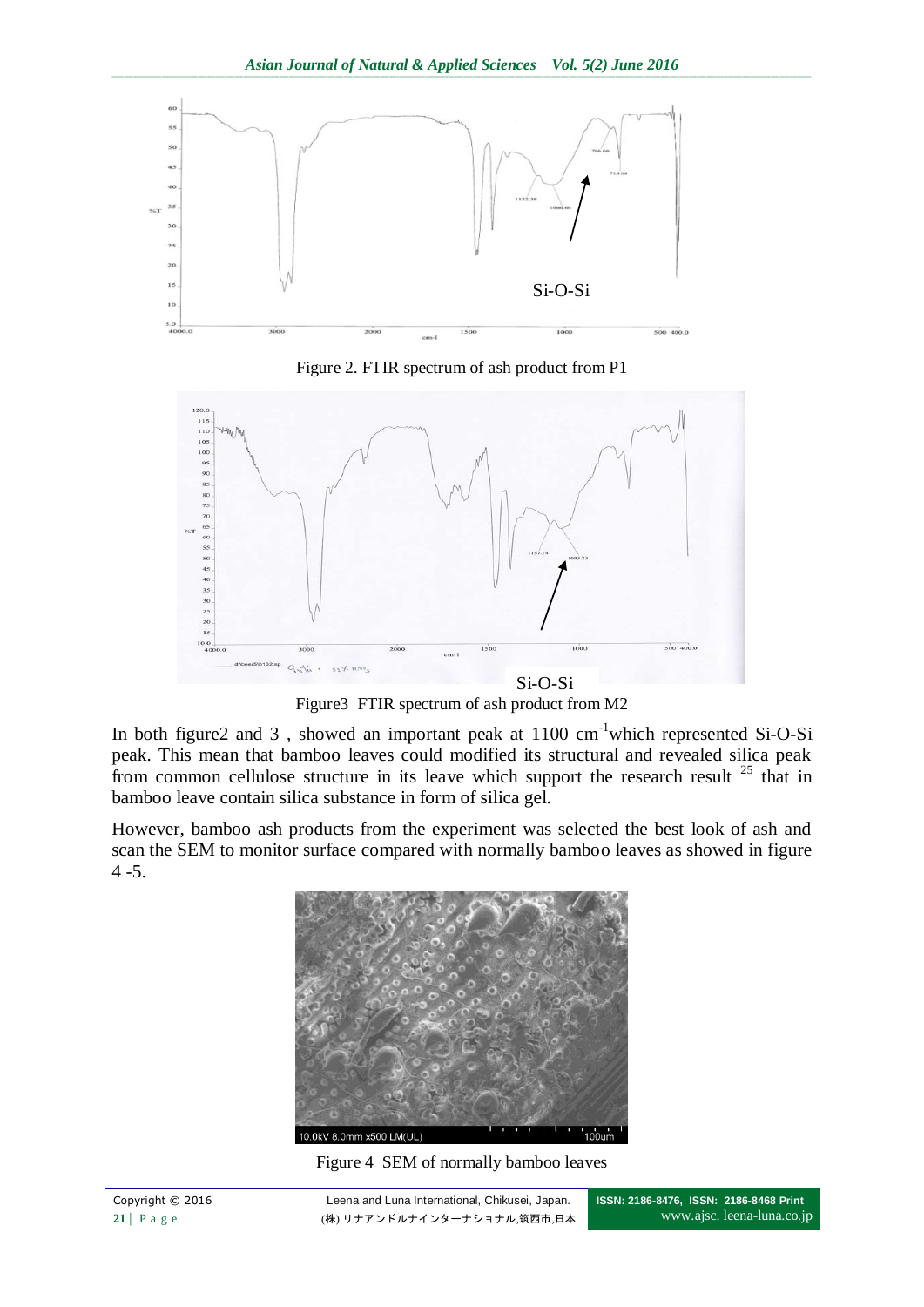

Figure 5. Modified bamboo leave by A) physical method (P1) B) Mixed method (M2)

From above figure 4, the structure of dried bamboo leaves surface in natural showed good structure of fiber but after modification process, it fully changed in their structure especially by physical method. In figure5A , the normal bamboo leaves structure was destroyed and broken into small particle which was known that silica oxide an important component approximately almost 80 % as reffered by Nahar, S. and Hasan, M.  $^{26}$  and also full of porosity that related with the appearance characteristics in table 2. In figure 5B, it showed the modified structure of bamboo leave still compose of some network in three dimension with also full of porosity too, this seem to give not completely destruction of fiber into small particle since this modified method use a mixed method between sulfuric acid digestion for 48 hrs and followed by burst out acid from its medium after heating at  $500^{\circ}$ C which were softer condition than using physical method. Its surface also modified and surface oxidized by acid, this step improved the absorption efficiency too $27$ .

After that those products were selected mixed method products for further study an absorption test on dye and heavy metal. The results showed in table 3 and 4.

|                | absorption efficiency(%) |                  |  |
|----------------|--------------------------|------------------|--|
| Adsorbent type | Methylene blue           | Rhodamine B      |  |
| A <sub>1</sub> | $95.35 \pm 0.06$         | $96.53 \pm 0.17$ |  |
| A <sub>2</sub> | $96.19 \pm 0.29$         | $95.39 \pm 0.21$ |  |
| A <sup>3</sup> | $99.84 \pm 1.612$        | $92.05 \pm 2.03$ |  |
| A <sub>4</sub> | $97.68 \pm 2.98$         | $90.57 \pm 1.62$ |  |
| A <sub>5</sub> | $63.61 \pm 0.79$         | $97.51 \pm 0.12$ |  |
| A6             | $64.92 \pm 3.45$         | $97.87 \pm 0.15$ |  |
| A7             | $72.37 \pm 1.85$         | $97.62 \pm 0.13$ |  |

| Table 3. Absorption efficiency on Dye absorption |  |  |  |
|--------------------------------------------------|--|--|--|
|--------------------------------------------------|--|--|--|

Note: A1 represent ash product from P1 A2 represent ash product from C3 A3 represent ash product from M1 A4 represent ash product from M2 A5 represent ash product from C5 A6 represent ash product from M3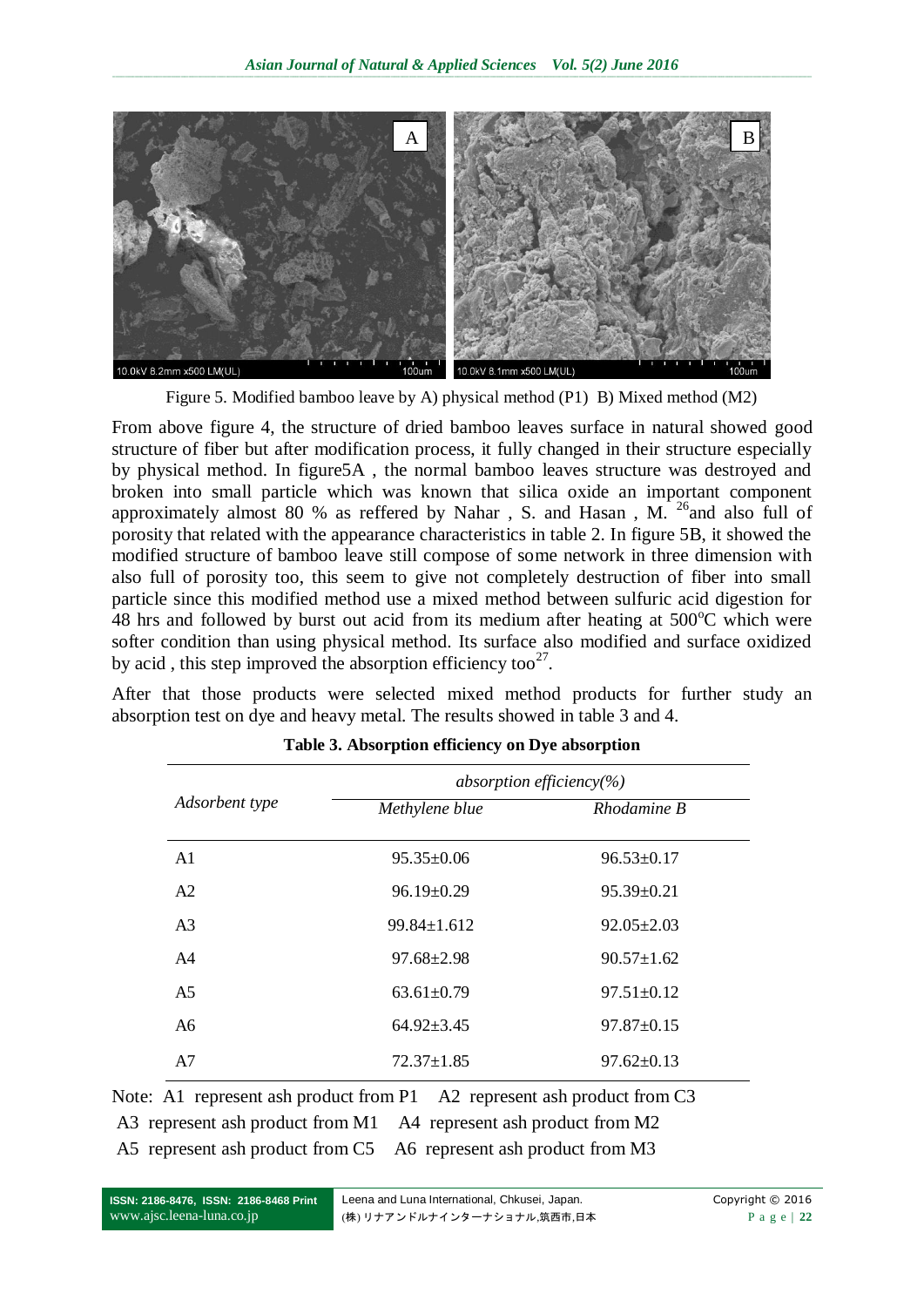above abbreviations used in Table 3 and 4

In this part of study,the efficiency of absorption on methylene blue dye and rhodamine B dye of each absorbent showed the absorption efficiency in the range of 63.61 – 99.84% and 90.57- 98.39%,respectively. This results proved that an adsorbent from bamboo leave which were modified in difference method could absorbed dye depend on type of absorbent and type of dye.By the way, A3 was the adsorbent from M1 (Bamboo leaves were soaked in 98 % sulfuric acid for 6 hours and filtered residue leaves out and dried in electric muffle furnace at  $500^{\circ}$ C for 6 hours) gave highest absorption efficiency in methylene absorption also support the data from Hameed, B.H., et al, $^{28}$ .The reason for this evidence concerned the time of dipping in acid and heating condition were the optimized condition for absorption condition as referred by Dabroski. $A^{29}$ . However, it was noticed that an adsorbent  $A5-A7$  gave the higher absorption efficiency on rhodamine approximately as 97% than others, this may from the effect of alkaline modification method of A5 (ash from bamboo leaves were soaked in 10 % potassium hydroxide and treated as Treatment C1) ,A6 ( ash from bamboo leaves were soaked in 10% potassium hydroxide for 6 hours and filtered residue leaves out and dried in electric muffle furnace at  $500^{\circ}$ C for 6 hours) and A7 (an ash from bamboo leaves were soaked in 10% potassium hydroxide for 48 hours and filtered residue leaves out and dried in electric muffle furnace at  $500^{\circ}$ C for 6 hours), potassium hydroxide base destroy cellulose may also be impurity in ash and enhance the absorption of rhodamine dye which was basic dye to tightly form in the ash porosity than using absorption on methylene blue.

|                | absorption efficiency(%) |                  |
|----------------|--------------------------|------------------|
| Adsorbent type | cadmium                  | lead             |
| AI             | $98.71 \pm 1.44$         | $86.67 \pm 1.02$ |
| A2             | $99.68 \pm 0.46$         | $85.77 \pm 1.66$ |
| A3             | $98.87 \pm 0.91$         | $86.99 \pm 0.58$ |
| A4             | $99.36 \pm 0.18$         | $89.99 \pm 1.00$ |
| A <sub>5</sub> | $98.65 \pm 0.46$         | $83.35 \pm 0.96$ |
| A6             | $99.77 \pm 0.50$         | $88.99 \pm 0.98$ |
| A7             | $99.85 \pm 0.46$         | $90.55 \pm 1.06$ |

| Table 4. Absorption efficiency on metal absorption |  |  |
|----------------------------------------------------|--|--|
|----------------------------------------------------|--|--|

Finally, the metal absorption study in cadmium by ash products adsorbent showed more absorption efficiency than lead absorption.This may from the reasons that concern with nature of metal. However,this experiment showed the metal absorption efficiency in the range of 83.35 – 99.85 % , so an adsorbent from bamboo leaves could used as metal absorption from source support the result from  $30$ .

## **CONCLUSIONS**

This work showed the value added of bamboo leaves waste to be an adsorbent on dye and metal. An ash adsorbent was prepared from waste by simple method such as physical method that heating electric muffle at high temperature as other researcher declared(Jian-Zhong  $Guo<sup>31</sup>$  et al., 2014), but this method used strong and heat severe condition and required high energy.In this work, the chemical method as declared by Wu et al.<sup>22</sup>,(2011) also used to made adsorbent but pure chemical digestion also showed disadvantage point since its passed strong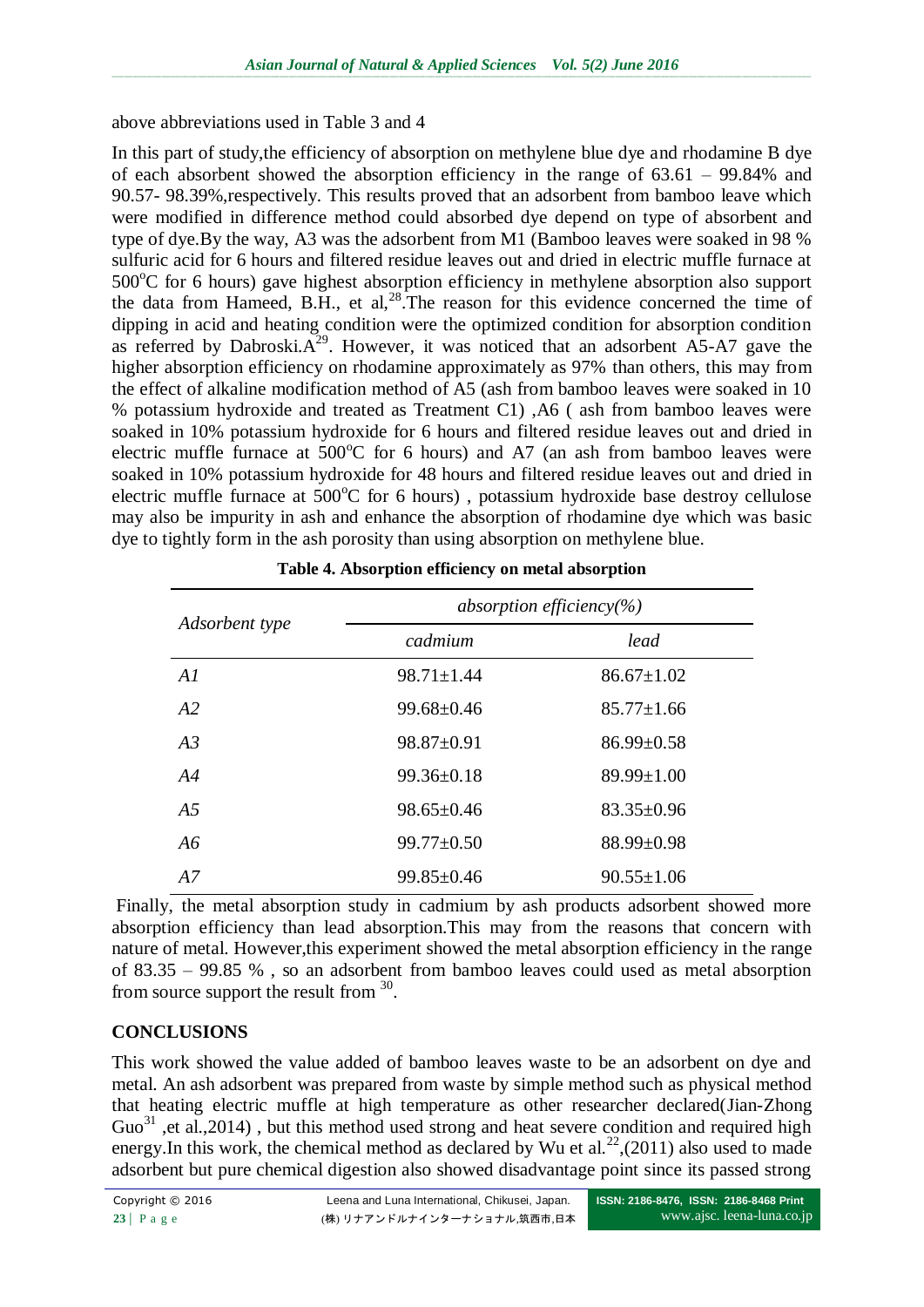acid condition and cellulose fiber of bamboo leaves could not be completely destroy.Thus, the authors also selected the mixed method to modified bamboo leaves structure by treatment with acid as sulfuric acid and alkaline hydrolysis as potassium hydroxide for 6 hrs and 48 hrs in treatment and followed up with heating at  $500^{\circ}$ C which softer condition than 700  $^{\circ}$ C. This mixed method also gave a good products yield and may practical for future use.

## **ACKNOWLEDGEMENTS**

The authors appreciated the financial support on 2015 from Faculty of Science, Srinakharinwirot University to do this research and wish to thank Department of Chemistry to support in instrumentation.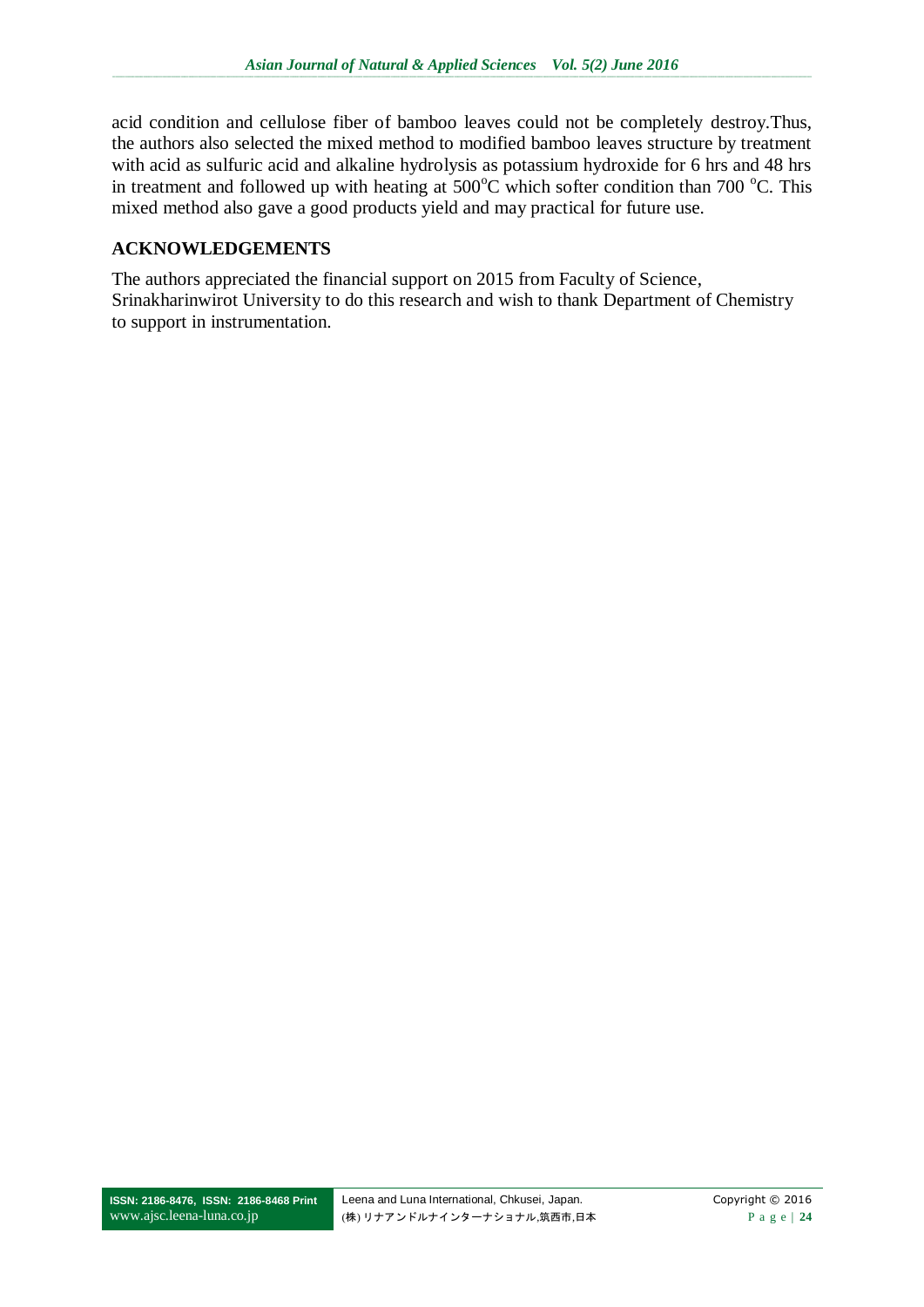### **REFERENCES**

- [1] Wong, K. et al.(2010). Fracture characterisation of short bamboo fibre reinforced polyester composites. *Materials and Design, 31*, 4147 – 4154 .
- [2] Ebanyenle, E., et al.,(2005) *Ghana's Bamboo Industry: Country Report*, Paper presented to BambooTechnology Training Course, Hangzhou, China,
- [3] Lalhruaitluanga. H., et al.,(2011)[.Potential of chemically](http://www.sciencedirect.com/science/article/pii/S0011916411000117) activated and raw charcoals of of *Melocanna baccifera* [for removal of Ni\(II\) and Zn\(II\) from aqueous solution](http://www.sciencedirect.com/science/article/pii/S0011916411000117)  *Desalination,* 271, 1–3 ,301-308.
- [4] Zhang , Q., et al.,(2001) . *Industrial Utilization on Bamboo*. International Network for Bamboo and Rattan, Beijing.
- [5] Huang, B., &Wang, Y. (1993)*Thousand Formulas and Thousand Herbs of Traditional Chinese Medicine, vol. 2,* Heilongjiang Education Press, Harbin.
- [6] Yaun. J.X. (1983). Research on the production and botanical origin of bamboo juice in Eastern *China, Zhong Yao Tong Bao*, *8*, 10-12.
- [7] Ming-xiong He,et al.,(2014) Bamboo: A new source of carbohydrate for biorefinery Review Article.*Carbohydrate Polymers*, *111*, 13 ,645-654.
- [8] Wang, L.(2012) . Application of activated carbon derived from 'waste' bamboo culms for the adsorption of azo disperse dye: Kinetic, equilibrium and thermodynamic studies. *Journal of Environmental Management, 102*, 79 – 87.
- [9] Wang. Y.X., et al.,(2015).Preparation of a specific bamboo based activated carbon and its application for ciprofloxacin removal. *Science of the Total Environment*,*533*,32-39.
- [10] Baniamerian, M.J., et al.,(2009). The effect of surface modification on heavy metal ion removal from water by carbon nanoporous adsorbent.*Appl. Surf. Sci. 256*, 1347– 1354
- [11] Liao, P., et al.,(2012).Adsorption of dyes from aqueous solutions by microwave modified bamboo charcoal. *Chem. Eng. J*., *195*, 339–346.
- [12] Zhang, T.,et al.,(2004). Preparation of activated carbon from forest and agricultural residues through CO2activation. *Chem. Eng. J.*, *105*, 53–59.
- [13] Mohamed, A.S., et al., (2011). Preparation and characterization of multi-walled carbon nanotubes/chitosan nanocomposite and its application for the removal of heavy metals from aqueous solution. *J. Alloys Compd. 509*, 2582-2587.
- [14] Ahmad, A. A., & Hameed, B. H.(2010). Effect of preparation conditions of activated carbon from bamboo waste for real textile wastewater. *Journal of Hazardous Materials*, *173*(1-3), 487–493.
- [15] Singh, C. K., et al.,(2008). Studies on the removal of Pb(II) from wastewater by activated carbon developed from Tamarind wood activated with sulphuric acid. *Journal of Hazardous Materials*, *153*(1-2), 221–228.
- [16] Rainho, S., et al.,(2008). Sugar cane bagasse ash as a potential quartz replacement in red ceramic. *J AM Ceram Soc*., *91, 1883*–1887.
- [17] Ting, Y.P., et al.,(1991). Uptake of cadmium and zinc by the alga chlorella vulgaris: II. Multi-ion situation, *Biotechnol. Bioeng. 37*, 445–455,